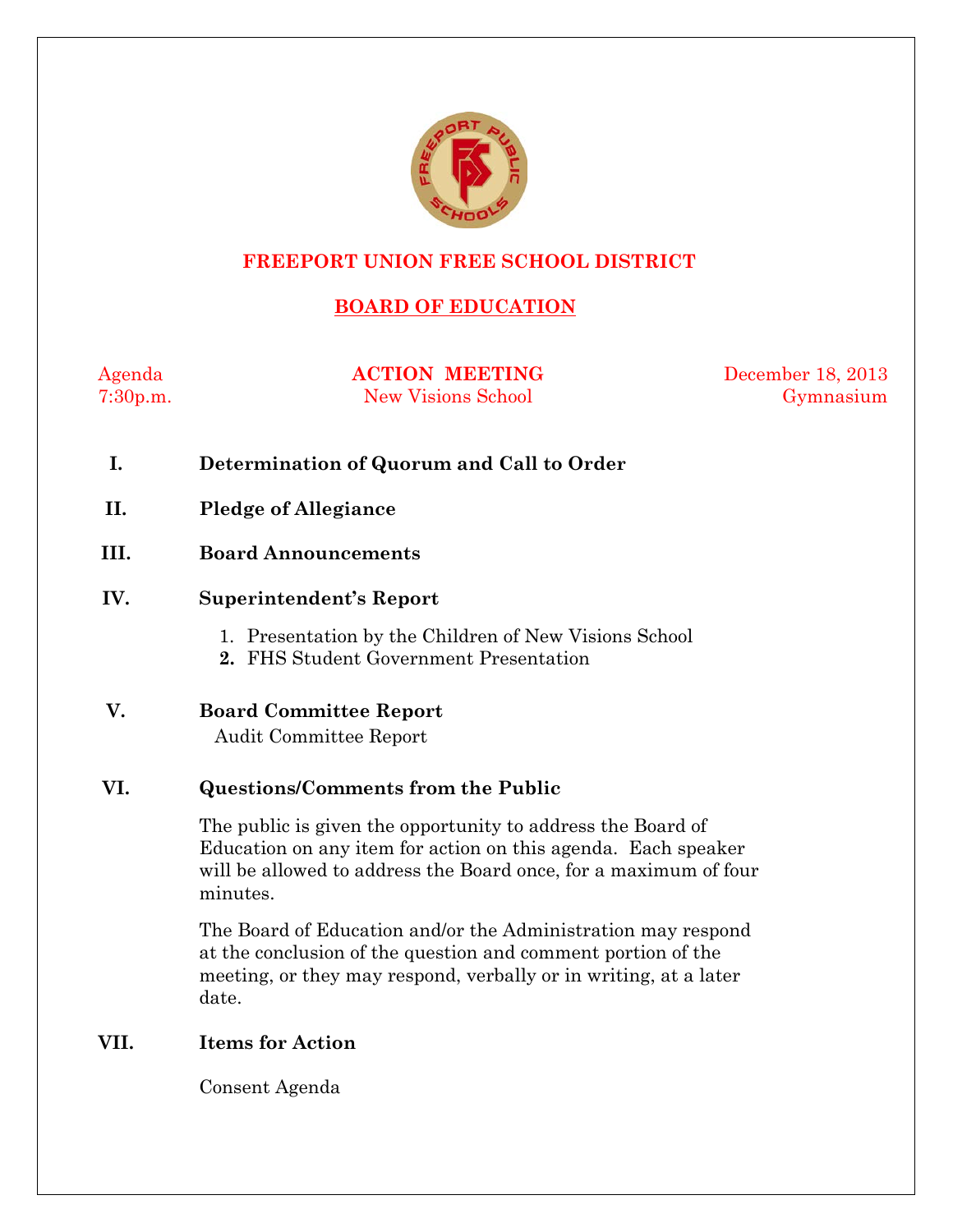#### **Consent Agenda Items:**

**BE IT RESOLVED that the Board of Education of the Freeport Union Free School District hereby approves the following items; A; B 1, 2, 3, 4, 5, 6; 7; C 1.**

# **Consent Approve**

|       | A.             | Acceptance of the Minutes of the Board of Education                                              | TAB <sub>1</sub> |  |  |  |
|-------|----------------|--------------------------------------------------------------------------------------------------|------------------|--|--|--|
|       | <b>B.</b>      | <b>Personnel Actions</b>                                                                         |                  |  |  |  |
|       |                | 1. Leave of Absence                                                                              | TAB <sub>2</sub> |  |  |  |
|       |                | Resignation<br>2.                                                                                | TAB <sub>3</sub> |  |  |  |
|       |                | 3. Change of Status                                                                              | TAB <sub>4</sub> |  |  |  |
|       |                | 4. Appointment of Staff-Non-Instructional                                                        | TAB <sub>5</sub> |  |  |  |
|       |                | 5. Appointment of Staff-Temporary                                                                | TAB <sub>6</sub> |  |  |  |
|       |                | 6. Appointment of Co-curricular Staff                                                            | TAB <sub>7</sub> |  |  |  |
|       |                | 7. Approval of Winter Coaching Staff                                                             | TAB <sub>8</sub> |  |  |  |
|       | $\mathbf{C}$ . | <b>Education</b>                                                                                 |                  |  |  |  |
|       |                | 1. Acceptance of the Minutes from the Committees on<br>Special Education and Preschool Education | TAB <sub>9</sub> |  |  |  |
| VIII. |                | <b>Other Items for Action</b>                                                                    |                  |  |  |  |
|       | A.             | <b>Education</b>                                                                                 |                  |  |  |  |
|       |                | 1. Approval of Consultant                                                                        | <b>TAB 10</b>    |  |  |  |
|       | <b>B.</b>      | Finance                                                                                          |                  |  |  |  |
|       |                | 2. Budget Transfer                                                                               | <b>TAB 11</b>    |  |  |  |
|       |                | 3. Acceptance of Internal Auditors Risk Assessment<br>Report                                     | <b>TAB 12</b>    |  |  |  |
|       | <b>B.</b>      | <b>Other Reports to the Board</b><br>1. Treasurer's Report-October, 2013                         | <b>TAB 13</b>    |  |  |  |
|       |                | 2. High School Funds Report – November, 2013                                                     |                  |  |  |  |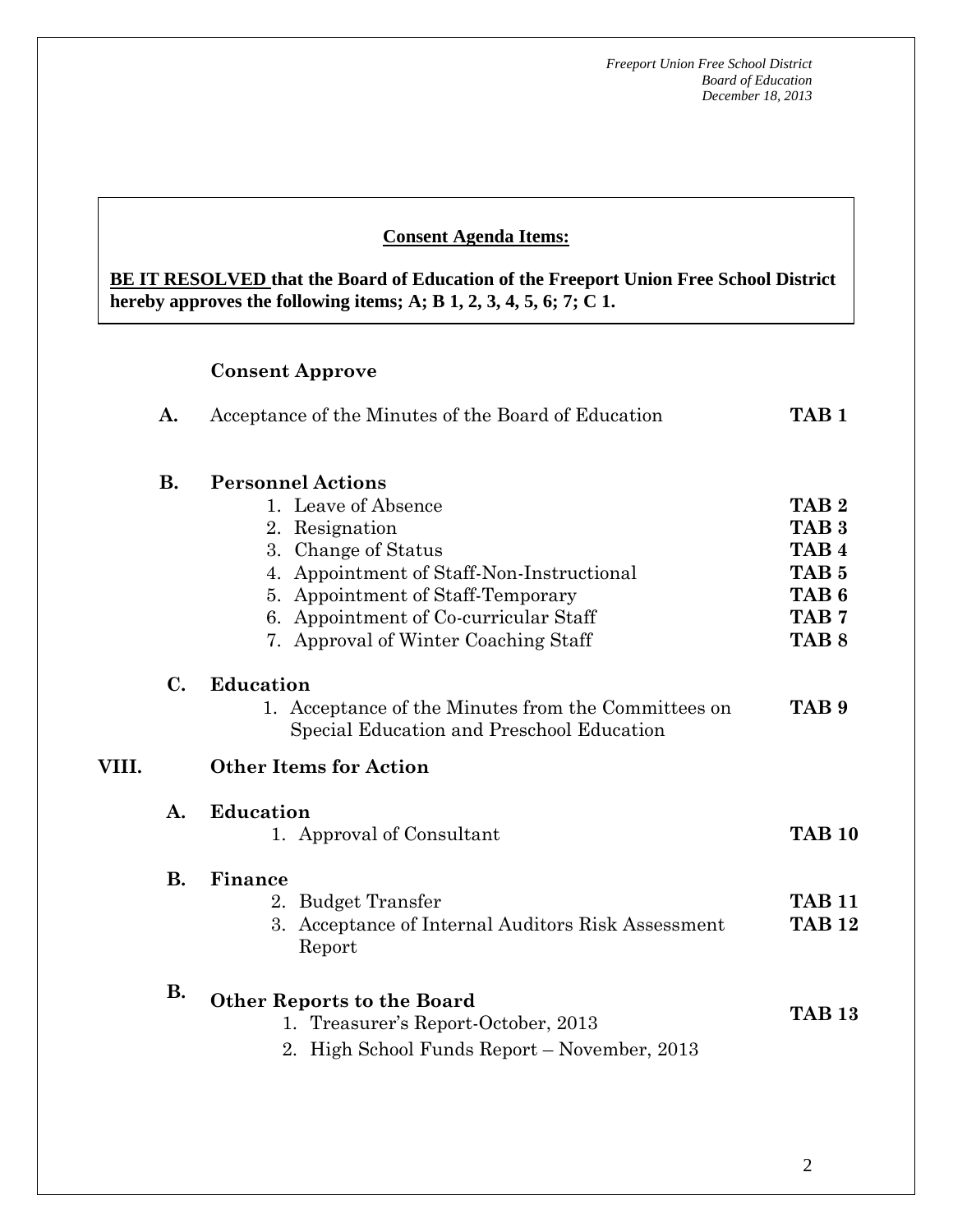# **IX. Questions/Comments from the Public on Other Topics**

At this time, the public is given the opportunity to address the Board of Education on any topic. Each speaker will be allowed to address the Board once, for a maximum of **four** minutes.

The Board of Education and/or the Administration may respond at the conclusion of the question and comment portion of the meeting, or they may respond, in writing, at a later date.

- **X. Board Comments**
- **XI. Superintendent Comments**
- **XII. Adjournment**

# **XIII. Next Meeting**

The next proposed meeting of the Board of Education will be held on January 8, 2014 at Caroline G. Atkinson School. All meetings begin at 7:30 p.m. unless otherwise noted.

Register to vote: Monday through Friday between 8:30 a.m. and 3:30 p.m. at the Administration Building, 235 N. Ocean Avenue.

**Visit our website at [www.freeportschools.org](http://www.freeportschools.org/)**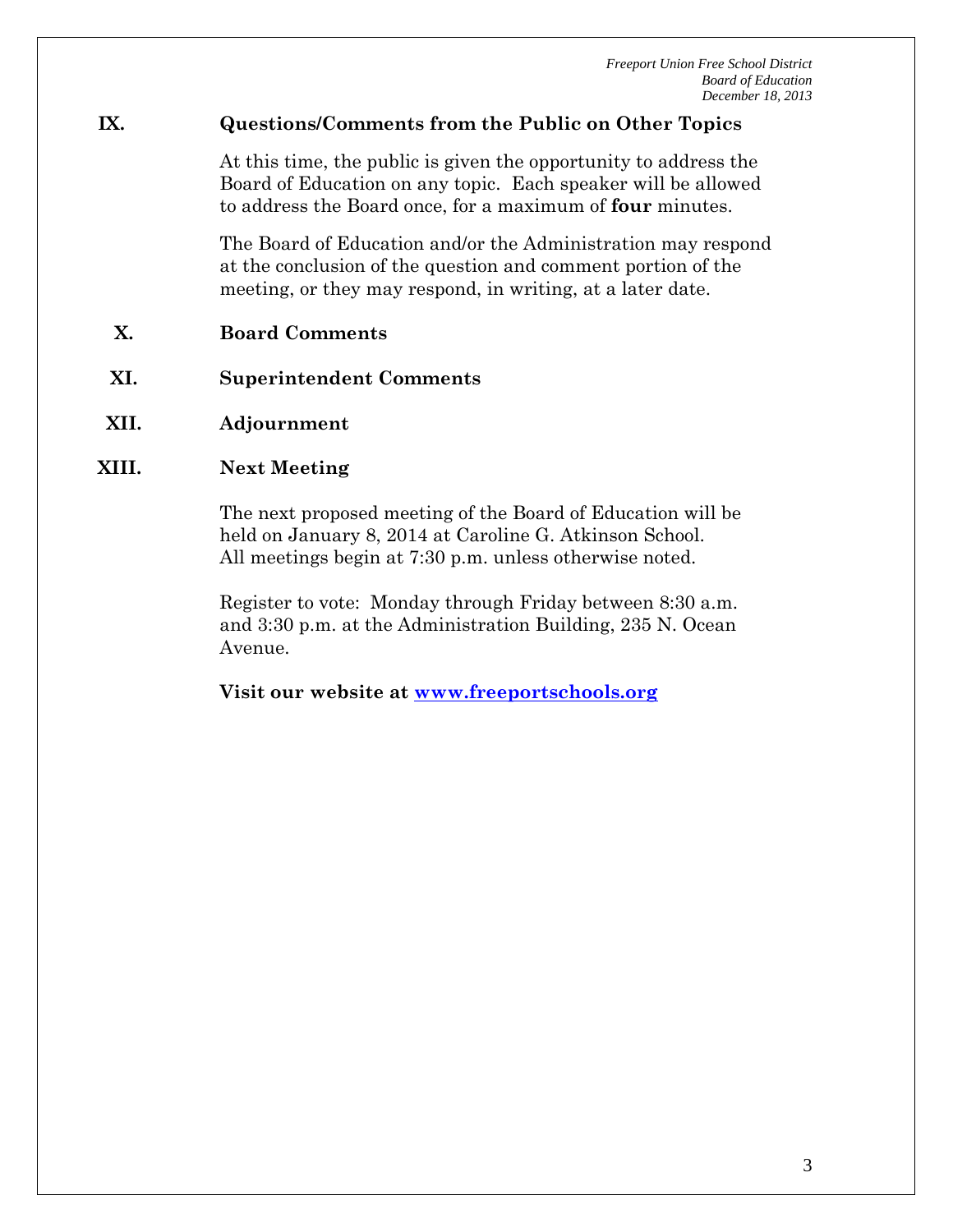# **Consent Agenda Items:**

**BE IT RESOLVED,** that the Board of Education of the Freeport Union Free School District hereby approves the following items; A; B 1, 2, 3, 4, 5, 6, 7; C.

**BACK UP MATERIAL FOR CONSENT AGENDA ACTION ITEMS IN TABS 1-9**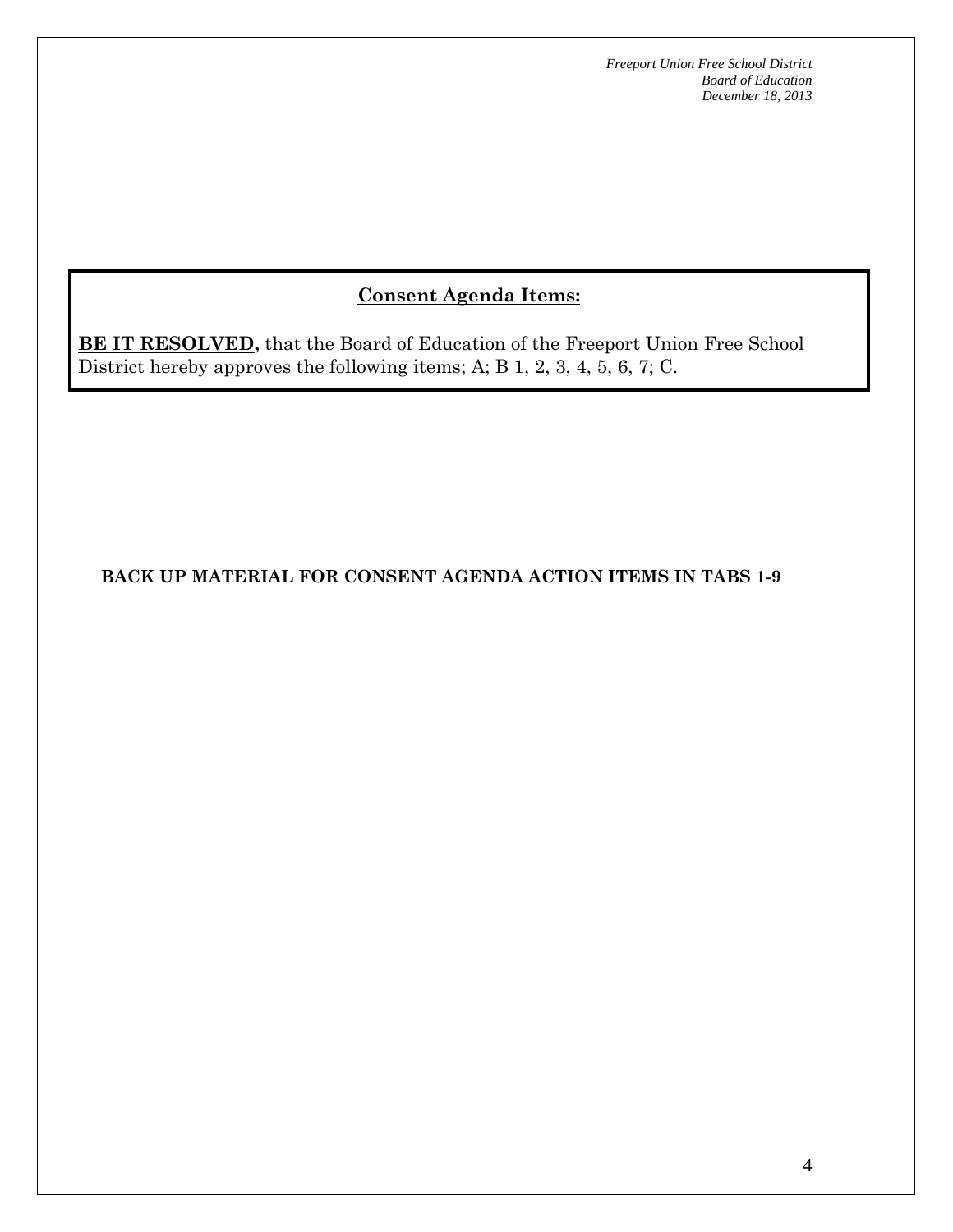**Acceptance of the Minutes**

**BE IT RESOLVED** that the Board of Education of the Freeport Union Free School District hereby accepts the minutes of the following meetings as written:

November 20, 2013; December 4, 2013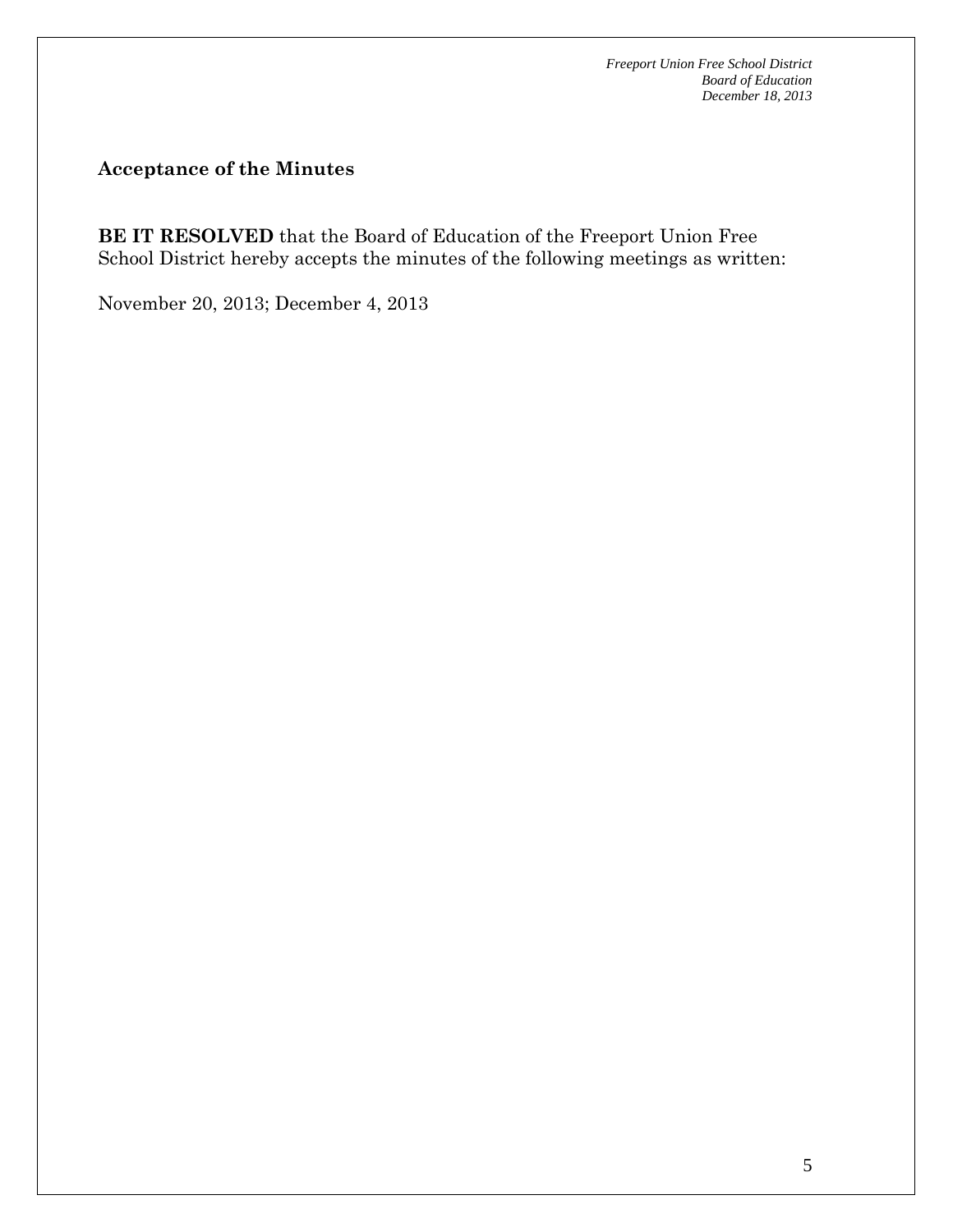# **Personnel**

### **Leave of Absence**

**BE IT RESOLVED**, that the Board of Education of the Freeport Union Free School District hereby grants a request for leave of absence as listed below:

- **1. Andrew Hunter**, Security Aide, effective November 1, 2013 through January 26, 2014 for health reasons.
- **2. Tia Williams**, full-time Teaching Assistant, effective November 19, 2013 through January 8, 2014, for health reasons.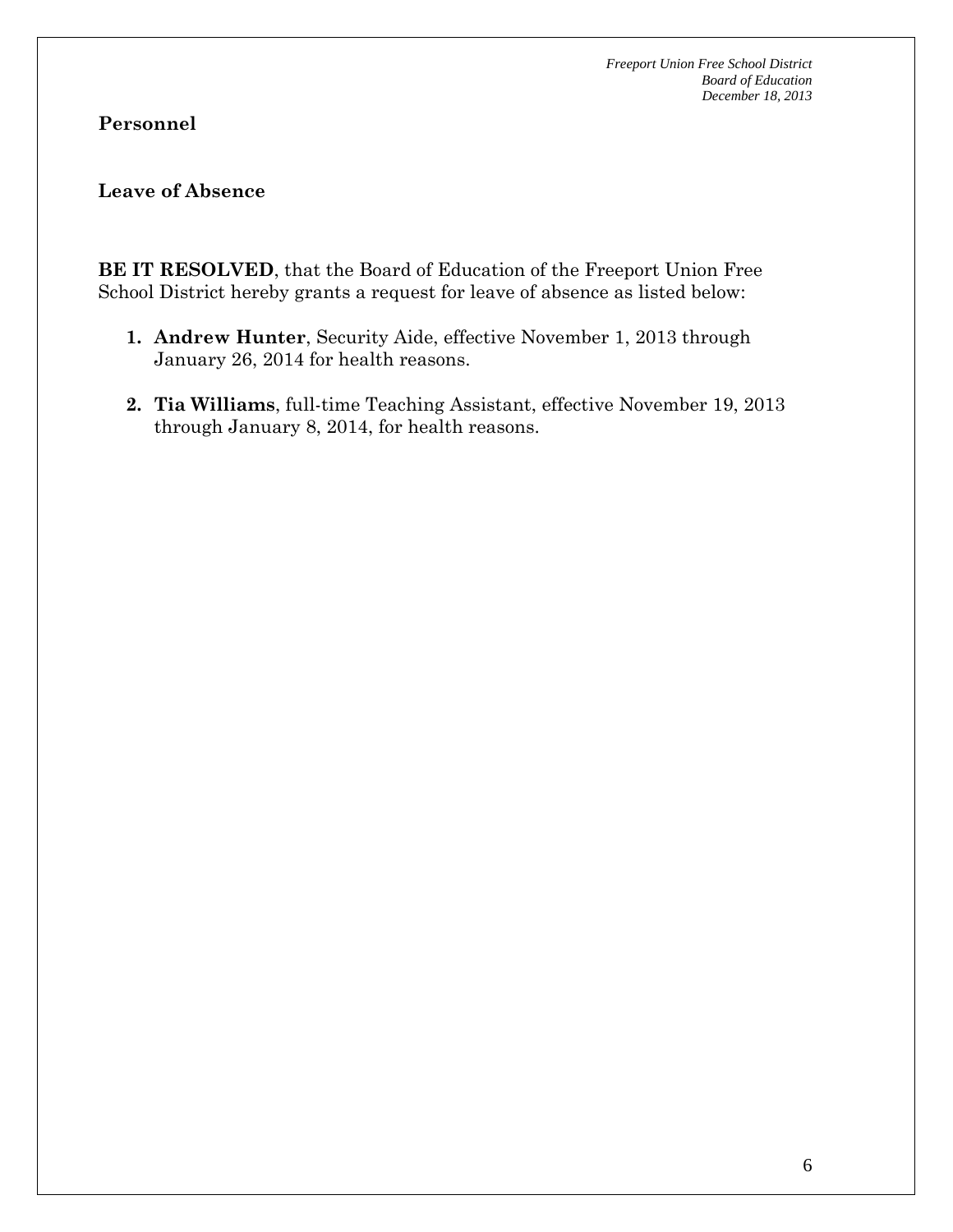### **Resignation of Staff**

**BE IT RESOLVED**, that the Board of Education of the Freeport Union Free School District hereby accepts the letter(s) of resignation from the following staff member(s) as listed below:

- **1. Shawn Holder,** full-time Teaching Assistant, effective December 6, 2013**,**  for personal reasons.
- **2. Rong Miao,** Assistant Business Administrator, effective December 20, 2013, for personal reasons.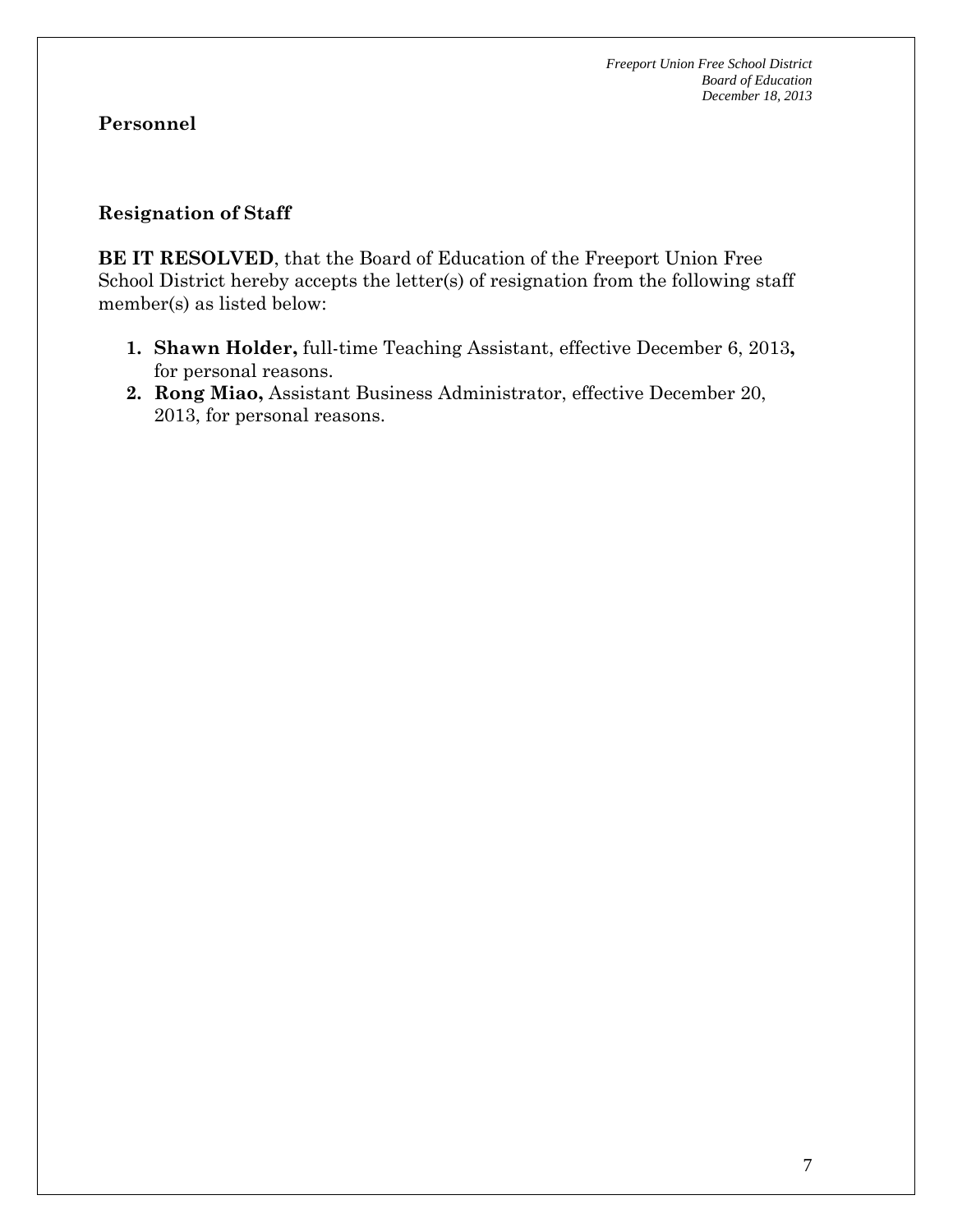# **Personnel**

#### **Change of Status**

**BE IT RESOLVED,** that the Board of Education of the Freeport Union Free School District hereby approves the following change of status as listed below:

**1. Blanca Adames,** Foreign Language Teacher, change of status from 3/5 to a full-time, position (due to enrollment) effective December 9, 2013, assignment: FHS.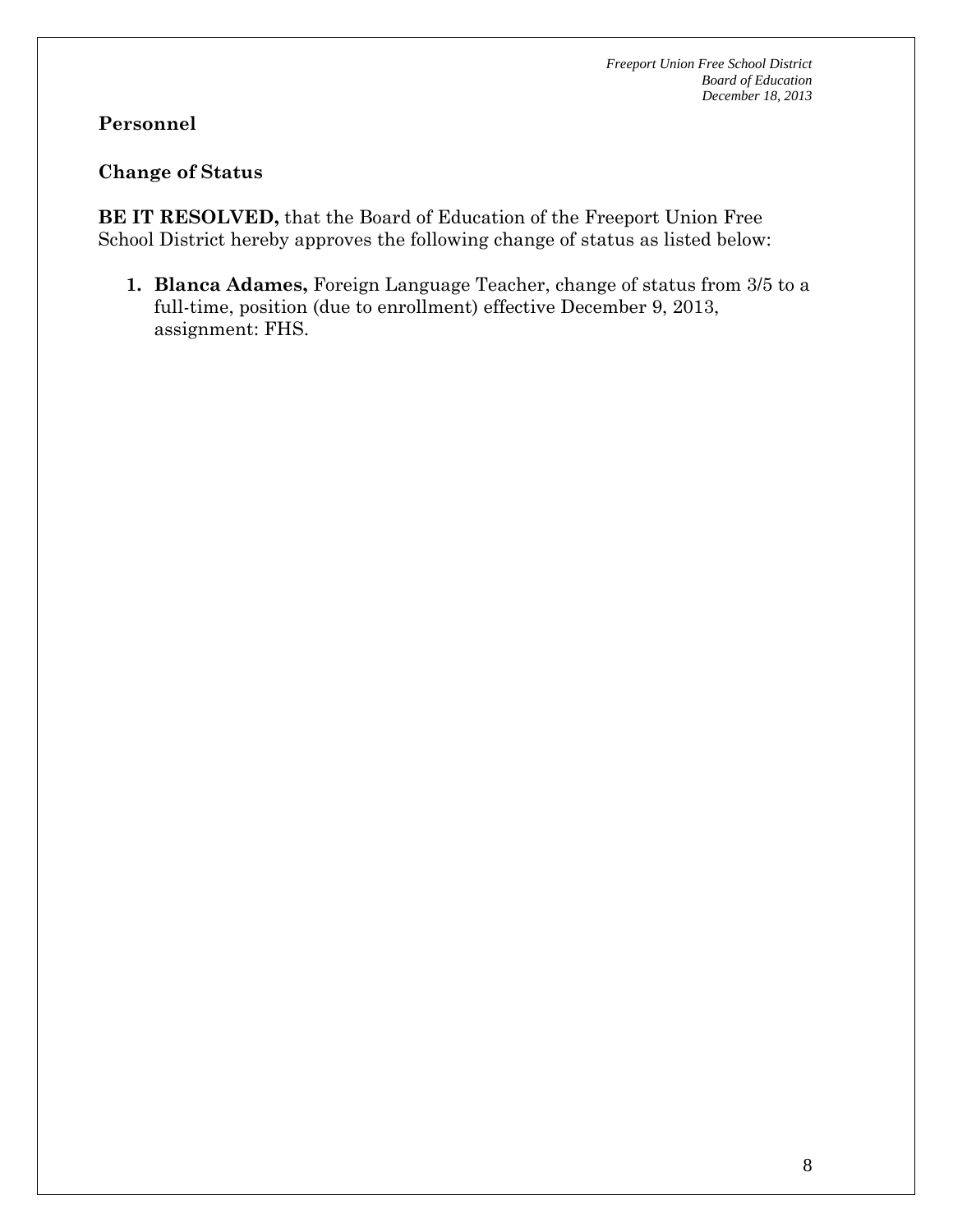#### **Appointment of Staff-Non-Instructional**

**BE IT RESOLVED**, that the Board of Education of the Freeport Union Free School District hereby appoints the individuals as listed, in accordance with Civil Service Rules and Regulations.

- 1. **Darnell Vanable**, Cleaner, (replacing J. Boyd, retired) a probationary appointment effective December 2, 2013 for a period of 26 weeks upon Civil Service approval. Compensation for this position shall be on Step 1 of the Custodial Salary Schedule at \$33,891. Assignment: FHS.
- 2. **Steven Whritenour**, Cleaner, (replacing T. Smallwood, resigned) a probationary appointment effective December 2, 2013 for a period of 26 weeks upon Civil Service approval. Compensation for this position shall be on Step 1 of the Custodial Salary Schedule at \$33,891. Assignment: FHS.
- 3. **Robert Acosta Rosa**, Cleaner, (replacing R. Lima, retired) a probationary appointment effective December 2, 2013 for a period of 26 weeks upon Civil Service approval. Compensation for this position shall be on Step 1 of the Custodial Salary Schedule at \$33,891. Assignment: Archer.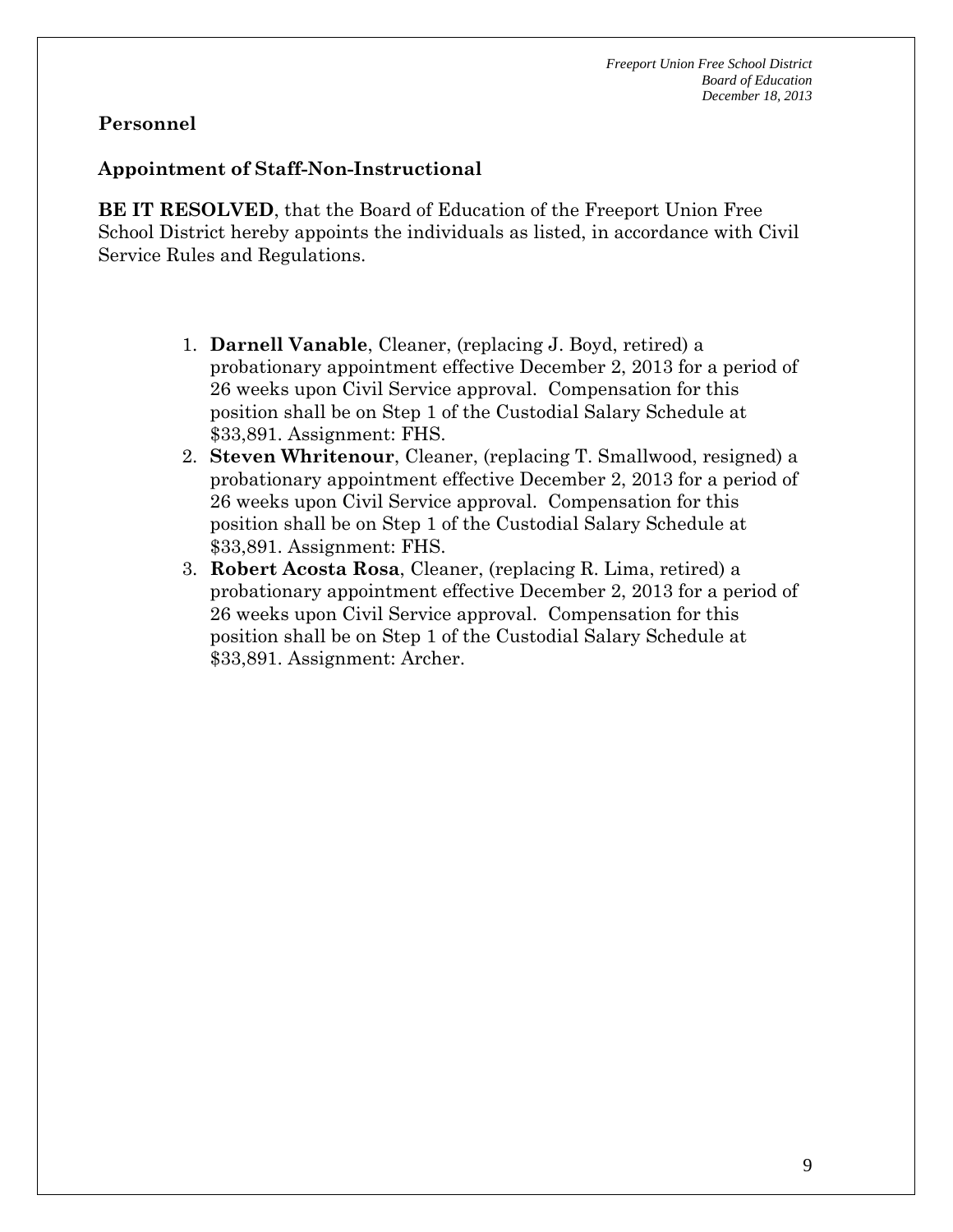# **Appointment of Staff – Temporary**

**BE IT RESOLVED**, that the Board of Education of the Freeport Union Free School District, upon the recommendation of the Superintendent, hereby appoints the individuals listed in the attached Appointment of Staff Report - Temporary, in accordance with the rules of the Board of Regents. These individuals shall possess appropriate certification allowing them to serve as teachers in the public schools of New York.

- 1. **Filomena Pascarella**, Permanent Substitute, effective December 2, 2013 through June 27, 2014. Compensation will be at the Substitute Pay Rate of \$125 per day. Assignment: Bayview.
- 2. **Matthew Wynn,** Permanent Substitute, effective December 12, 2013 through June 27, 2014. Compensation will be at the Substitute Pay Rate of \$125 per day. Assignment: Dodd.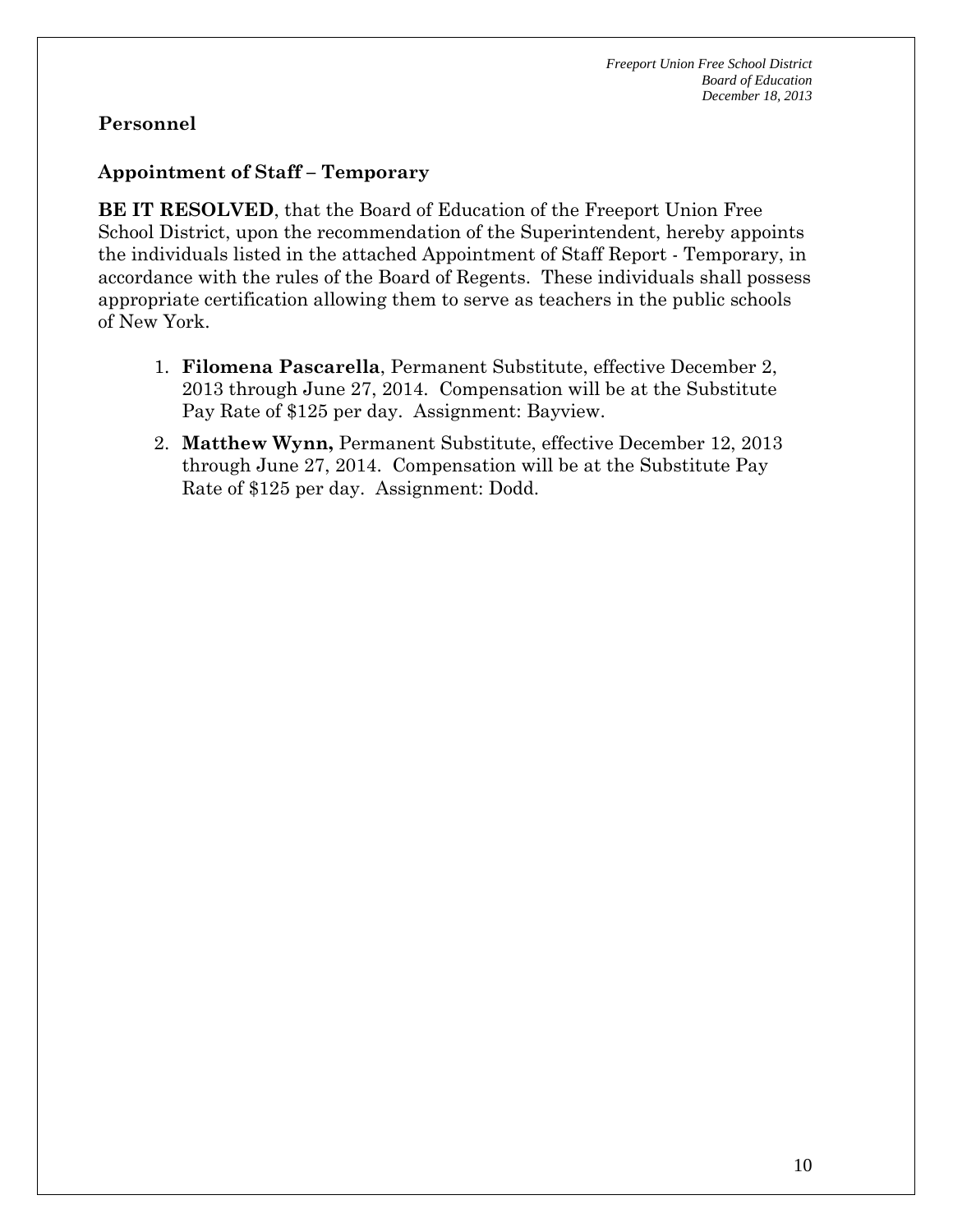### **Co-curricular Appointment(s)**

BE IT RESOLVED, that the Board of Education of the Freeport Union Free School District, upon the recommendation of the Superintendent, hereby appoints the individual(s) listed below, in accordance with the rules of the Board of Regents. These individual(s) shall possess appropriate certification allowing them to serve as teachers or other staff in the public schools of New York for the 2013- 2014 School Year.

## 21ST CENTURY COMMUNITY LEARNING CENTERS AFTER SCHOOL ACADEMIES

| <b>Archer Street School</b> |                |                           |  |  |  |  |
|-----------------------------|----------------|---------------------------|--|--|--|--|
| <b>Name</b>                 | <b>Stipend</b> | Subject                   |  |  |  |  |
| Meghan Fritz                | \$549.20       | <b>Teaching Assistant</b> |  |  |  |  |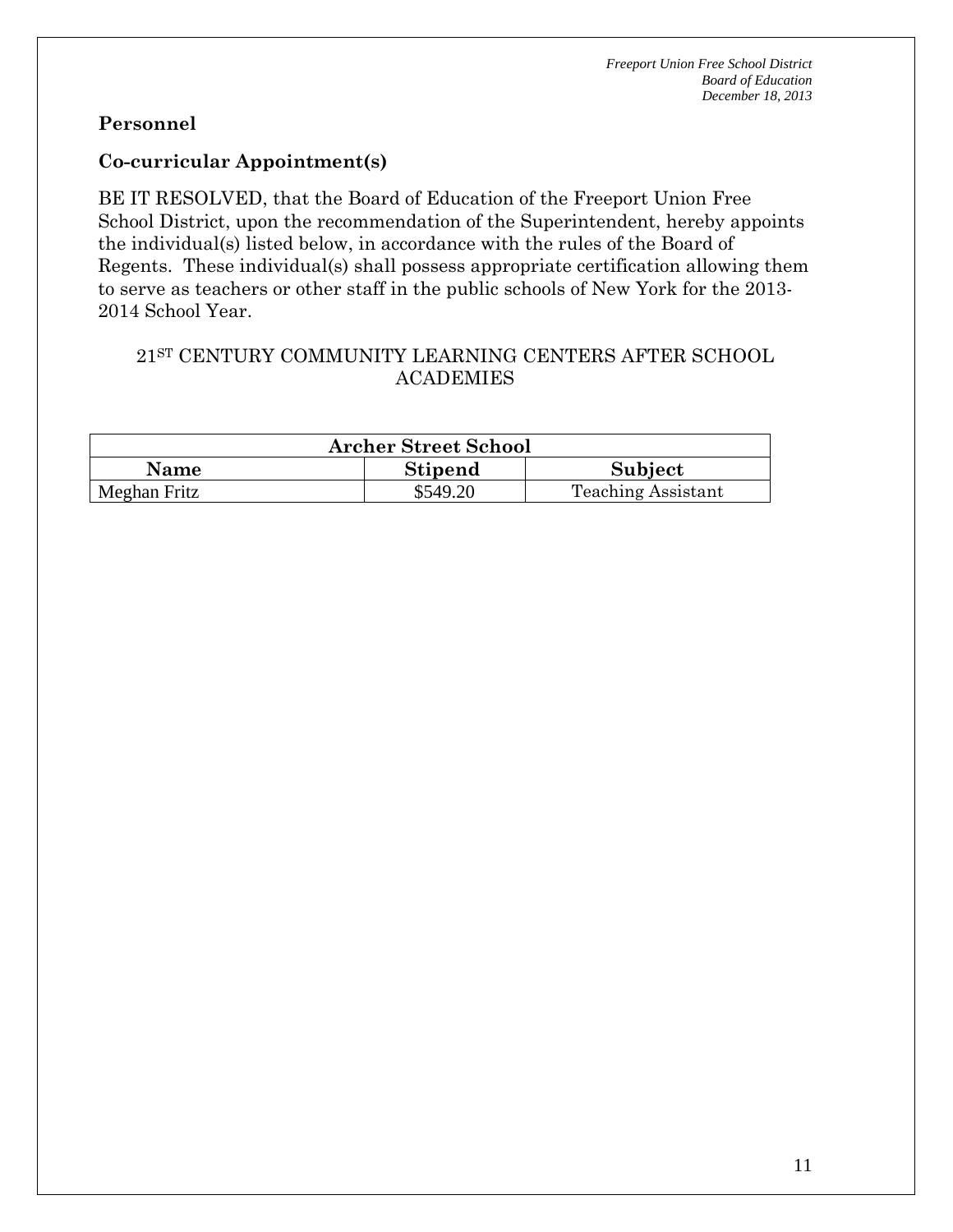# **Approval of Winter Coaching Staff**

BE IT RESOLVED, that the Board of Education of the Freeport Union Free School District, upon the recommendation of the Superintendent, hereby appoints the individual(s) listed below, in accordance with the rules of the Board of Regents. These individual(s) shall possess appropriate certification allowing them to serve as teachers or other staff in the public schools of New York for the 2013- 2014 School Year.

| <b>Coach Name</b> | Position                        | Salary  |
|-------------------|---------------------------------|---------|
| Yearwood, Felicia | Girls Varsity Winter Track Head | \$5,997 |
| McFarlin, Marques | Varsity Winter Track Asst.      | \$4,092 |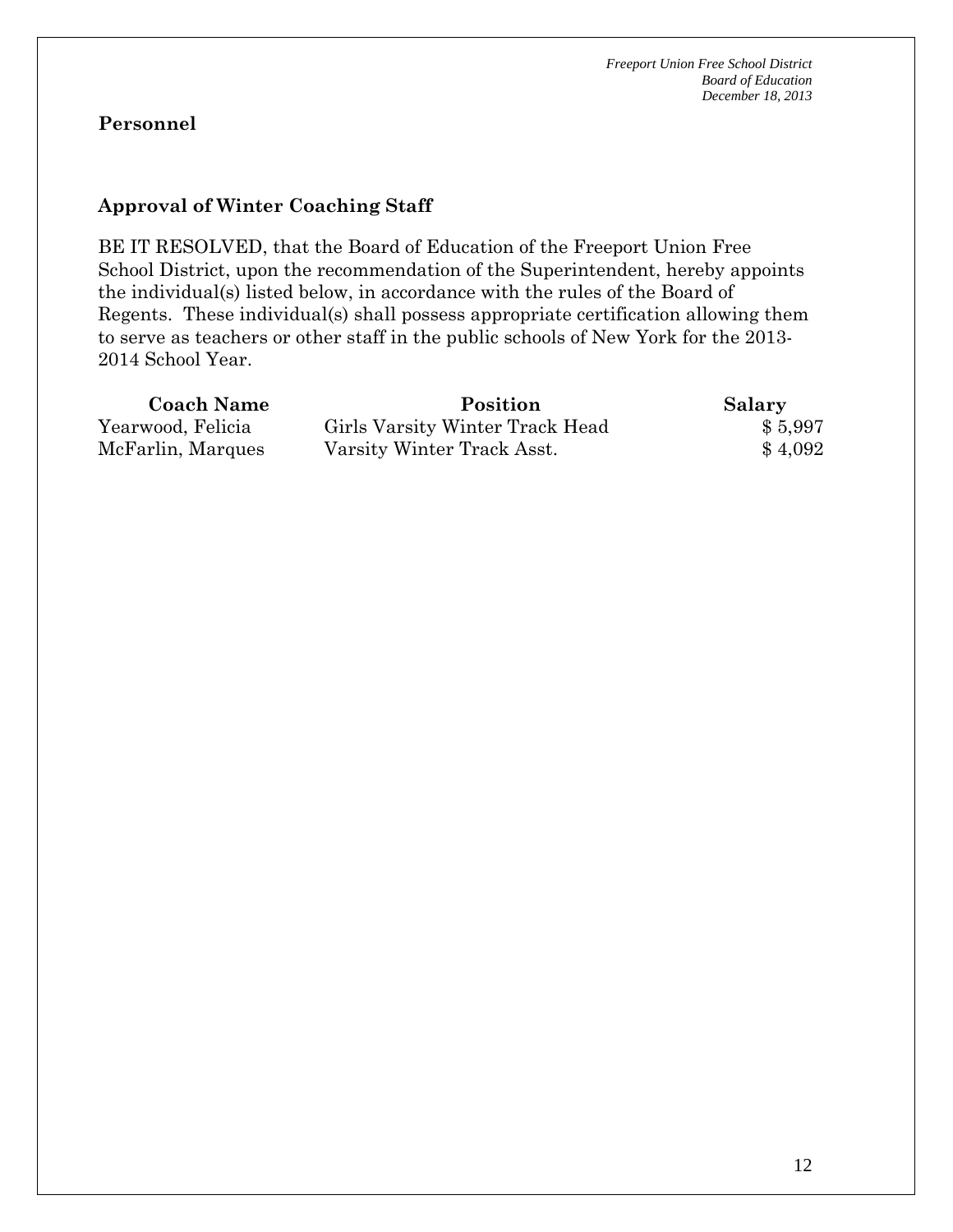# **Education**

### **CSE/CPSE Minutes**

**BE IT RESOLVED,** that the Board of Education of the Freeport Union Free School District hereby accepts the minutes of the meetings of the Committees on Special Education and Preschool Special Education for the following dates:

October 2, 10, 29, 31, 2013

November 1, 4, 7, 8, 12, 14, 15, 18, 19, 22, 26, 27, 2013

December 4, 5, 2013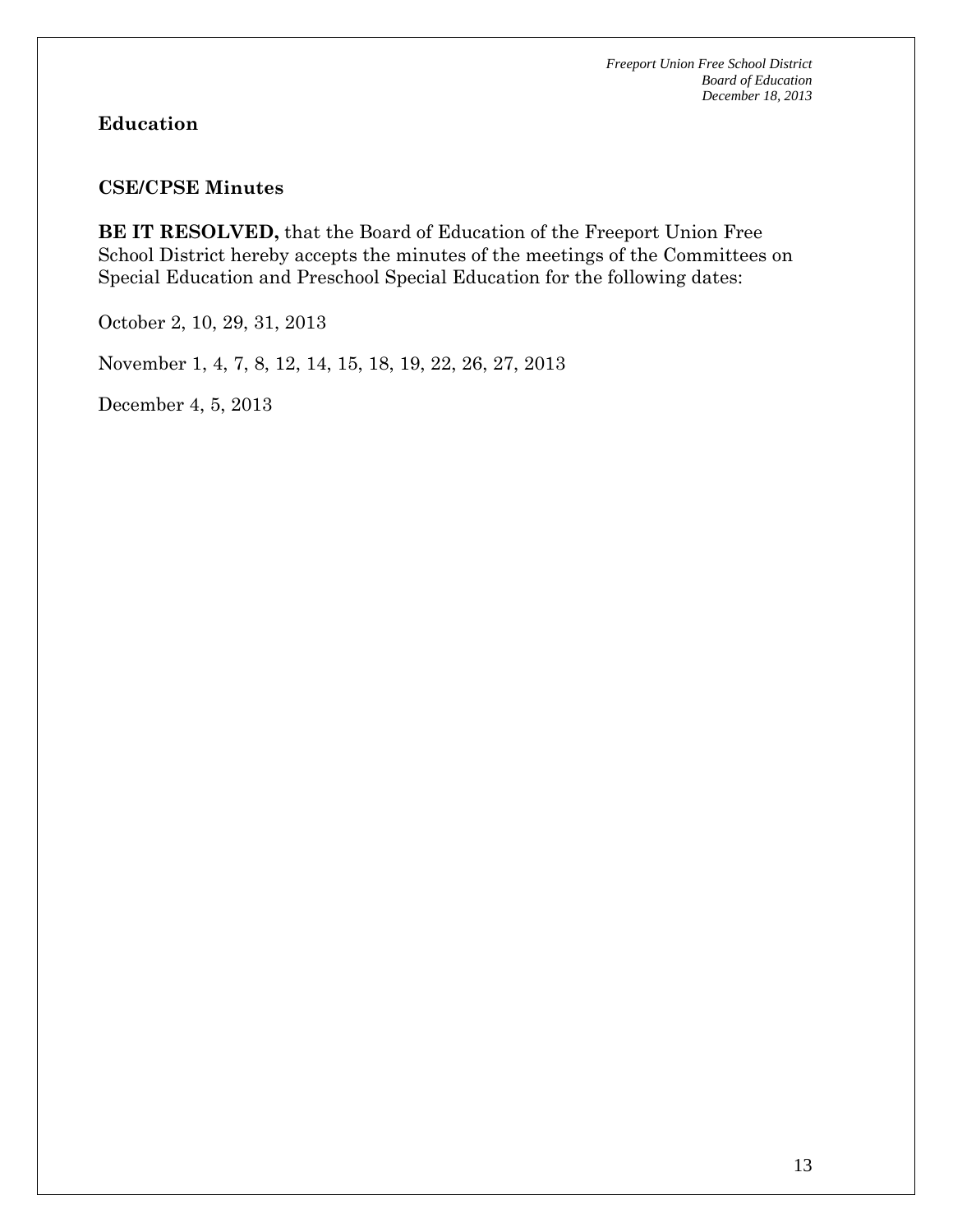**Education**

# **Approval of Consultant**

**BE IT RESOLVED,** that the Board of Education of the Freeport Union Free School District hereby approves the agreements between the following consultant(s) and the Freeport Union Free School District, as per the following for; and

**BE IT FURTHER RESOLVED**, that the Board of Education authorizes the Superintendent (or his designee) to execute said agreements on its behalf.

| Consultant      | Scope of Work              | Cost     | <b>Funding Source</b> |
|-----------------|----------------------------|----------|-----------------------|
| "Journeys Into  | <b>Giblyn:</b> Two program | 1,375.00 | $21st$ Century Grant  |
| American Indian | leaders will provide       |          |                       |
| Territory"      | instruction in Native      |          |                       |
|                 | American activities        |          |                       |
| Robert Vetter   | and storytelling to        |          |                       |
|                 | grade 4 students.          |          |                       |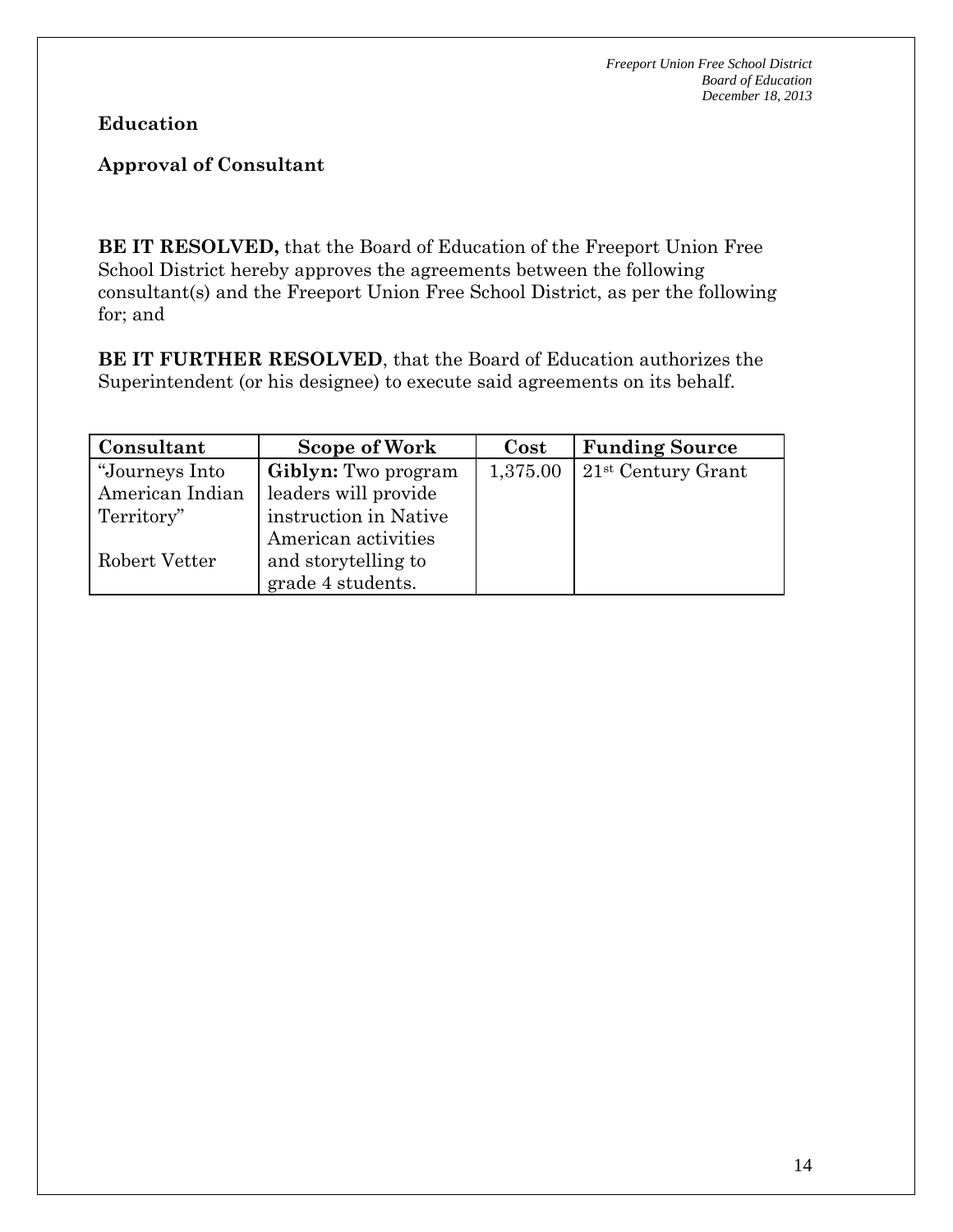**Finance**

# **RESOLUTION –BUDGET TRANSFER-GENERAL FUND**

**BE IT RESOLVED**, that the Board of Education of the Freeport Union Free School District here by approves a Budget Transfer within the General Fund for December, 2013.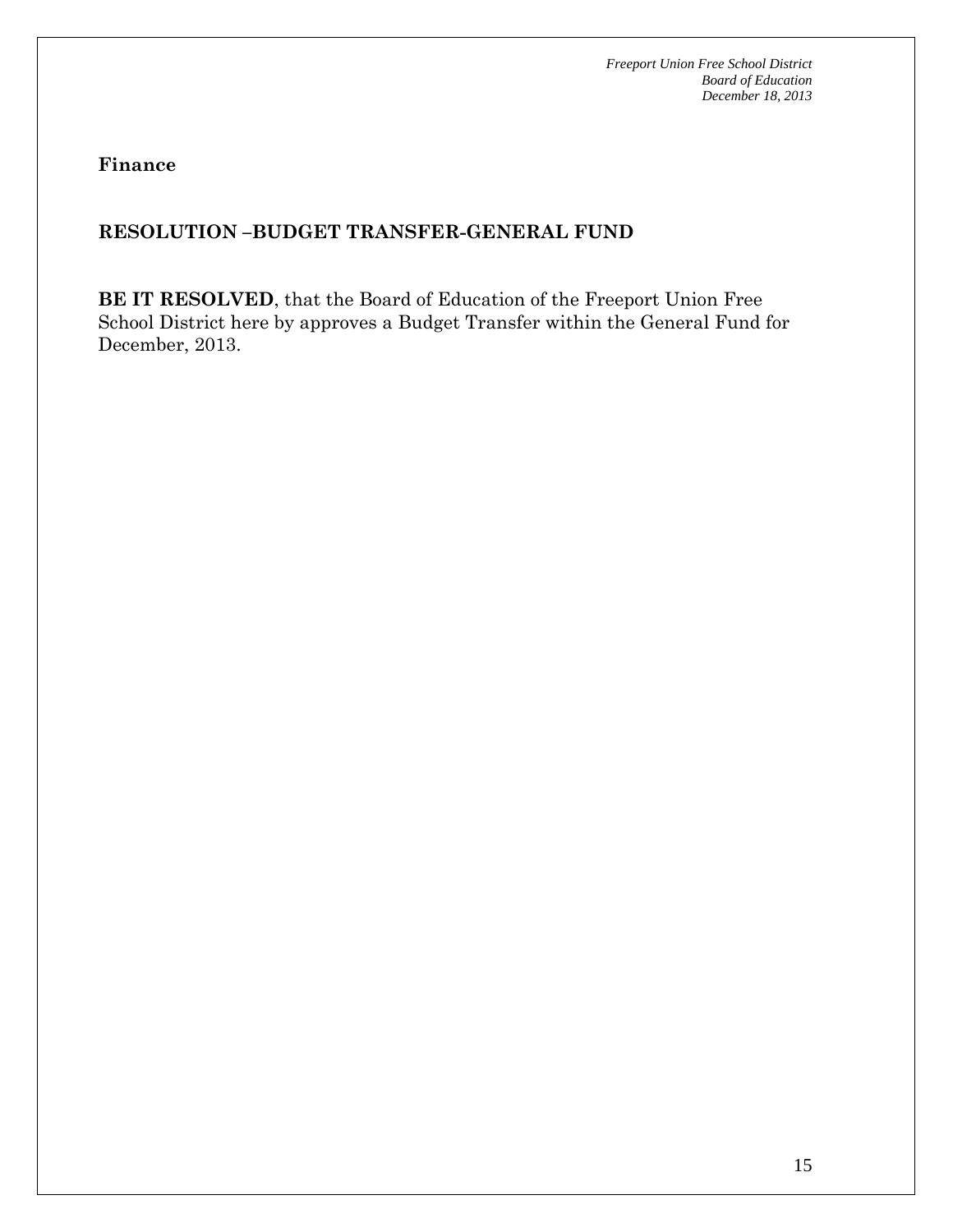## **Finance**

# **Acceptance of the Internal Auditor Risk Assessment Report**

**BE IT RESOLVED**, that the Board of Education of the Freeport Union Free School District here by accepts the 2012-2013 Internal Audit Risk Assessment Report as reviewed and accepted by the Board of Education Audit Committee on December 4, 2013.